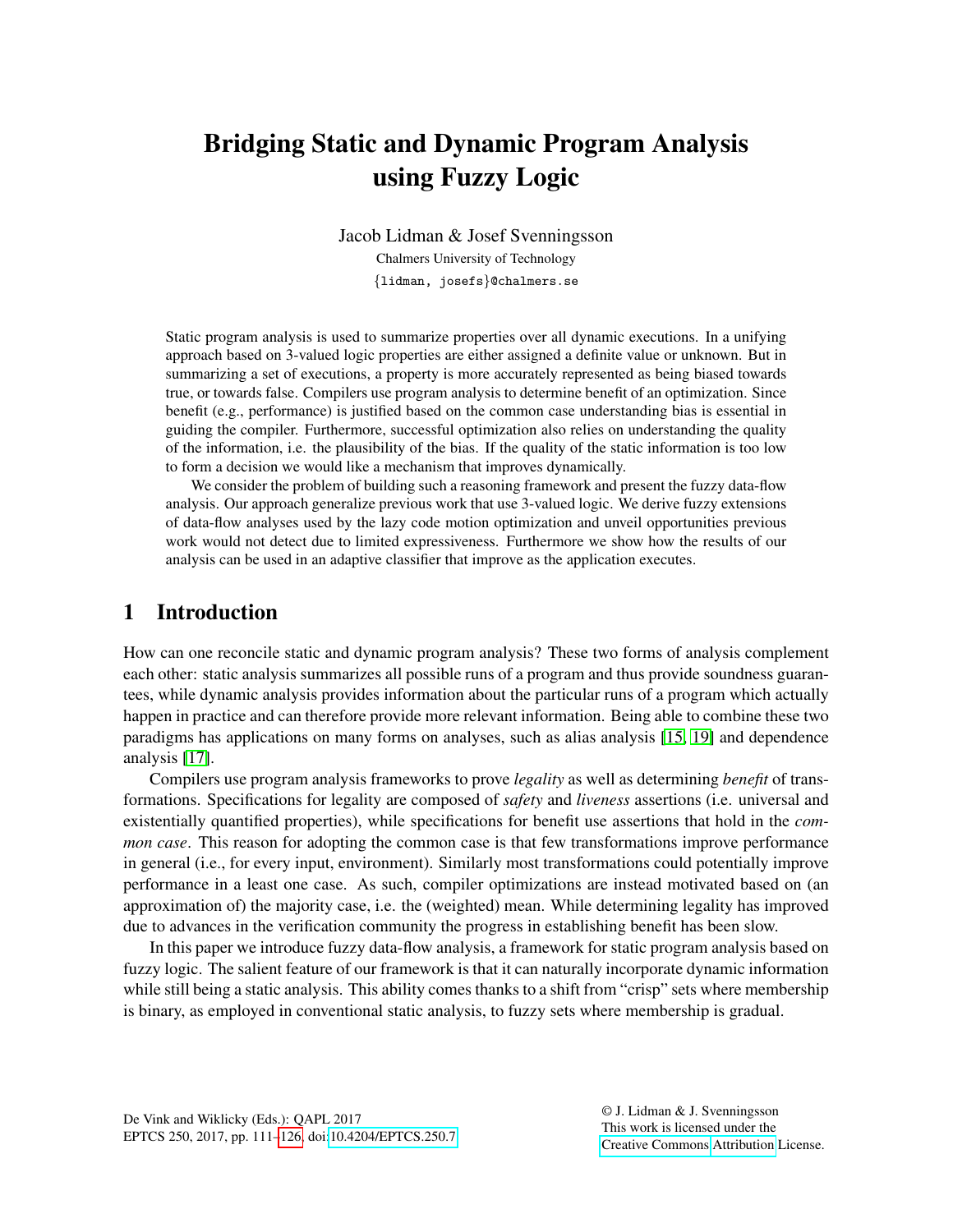We make the following contributions:

- Section [3](#page-2-0) introduces our main contribution, the fuzzy data-flow framework.
- Section [4](#page-4-0) demonstrates the benefit of our framework by presenting a generalization of a wellknown code motion algorithm and we show how this generalization provides new opportunities for optimizations previous approaches would not discover.
- Section [4](#page-4-0) shows how fuzzy logic can benefit program analysis by (1) using second-order fuzzy sets to separate uncertainty in data-flow and control-flow and hence improve an inter-procedural analysis and (2) using fuzzy regulators to refine the results of our static analysis, hence improving the precision dynamically.

## <span id="page-1-2"></span>2 Preliminaries

We introduce and define fuzzy sets and the operators that form fuzzy logic. These concepts will be used in Section [3](#page-2-0) to define the transfer functions of our data-flow analysis.

#### 2.1 Fuzzy set

Elements of a crisp set<sup>[1](#page-1-0)</sup> are either members or non-members w.r.t to a universe of discourse. A fuzzy set (FS) instead allow partial membership denoted by a number from the unit interval  $[0,1]$ . The membership degree typically denotes vagueness. The process to convert crisp membership to fuzzy grades is called *fuzzification* and the inverse is called *defuzzification*. Following Dubois et al. [\[8,](#page-12-3) [7\]](#page-12-4) let *S* be a crisp set and  $\mu : S \mapsto [0,1]$  a *membership function* (MF) then  $\langle S, \mu \rangle$  is a fuzzy set. As a convention, if *S* is understood from context we sometimes refer to  $\mu$  as a fuzzy set. The membership function formalizes the fuzzification. Fuzzy sets are ordered point-wise, i.e.  $(S, \mu_A) \leq (S, \mu_B) \Leftrightarrow \forall s \in S$ :  $\mu_A(s) \leq \mu_B(s)$ .

We can accommodate some notion about uncertainty of vagueness by considering a type-2 fuzzy set where the membership degree itself is a fuzzy set. Type-2 FS (T2FS) membership functions are composed of a primary  $(J_s)$  and secondary  $(\mu)$  membership  $\{\langle (s, u), \mu(s, u) \rangle \mid s \in S, u \in J_s \subseteq [0,1]\}.$ Here uncertainty is represented by the secondary membership that define the possibility of the primary membership. When for each x and u, it holds  $\mu(x, u) = 1$  the T2FS is called an *interval* T2FS. Gehrke et al. [\[9\]](#page-12-5) showed that this can equivalently be described as an interval valued fuzzy sets (IVFS) where  $\mu: S \to \{[l, u] \mid \perp \leq l \leq u \leq \top\}$ . IVFS are a special case of lattice valued fuzzy sets (*L*-fuzzy sets) where the membership domain forms a lattice over [0,1]. Defuzzification of T2FS often proceeds in two phases. The first phase applies *type reduction* to transform the T2FS to a type-1 FS (T1FS). The second phase then applies a type-1 defuzzification.

#### 2.2 Fuzzy logic

Fuzzy logic defines many-valued formal systems to reason about truth in the presence of vagueness. Contrary to classical logic the law of excluded middle ( $p \lor \neg p = \top$ ) and the law of non-contradiction  $(p \land \neg p = \bot)$  does not, in general, hold for these systems. Fuzzy logic uses T-, S- and C- norms to generalize the logical operators  $\wedge$ ,  $\vee$  and  $\neg$ . We compactly represent a fuzzy logic by  $\langle \tilde{\wedge}, \tilde{\vee}, \tilde{\rightarrow} \rangle^2$  $\langle \tilde{\wedge}, \tilde{\vee}, \tilde{\rightarrow} \rangle^2$  which is sometimes called a *De Morgan system* [\[8\]](#page-12-3) because it satisfies a generalization of De Morgans laws:  $\tilde{\neg}(P \tilde{\land} O) \Leftrightarrow \tilde{\neg} P \tilde{\lor} \tilde{\neg} O$  and  $\tilde{\neg}(P \tilde{\lor} O) \Leftrightarrow \tilde{\neg} P \tilde{\land} \tilde{\neg} O$ .

<span id="page-1-1"></span><span id="page-1-0"></span><sup>&</sup>lt;sup>1</sup>In the context of fuzzy logic, crisp or Boolean set refer to a classical set to avoid confusion with fuzzy sets.

<sup>2</sup>Although one would expect the definition of a fuzzy logic to include a "fuzzy implication" operator in this work we do not consider it.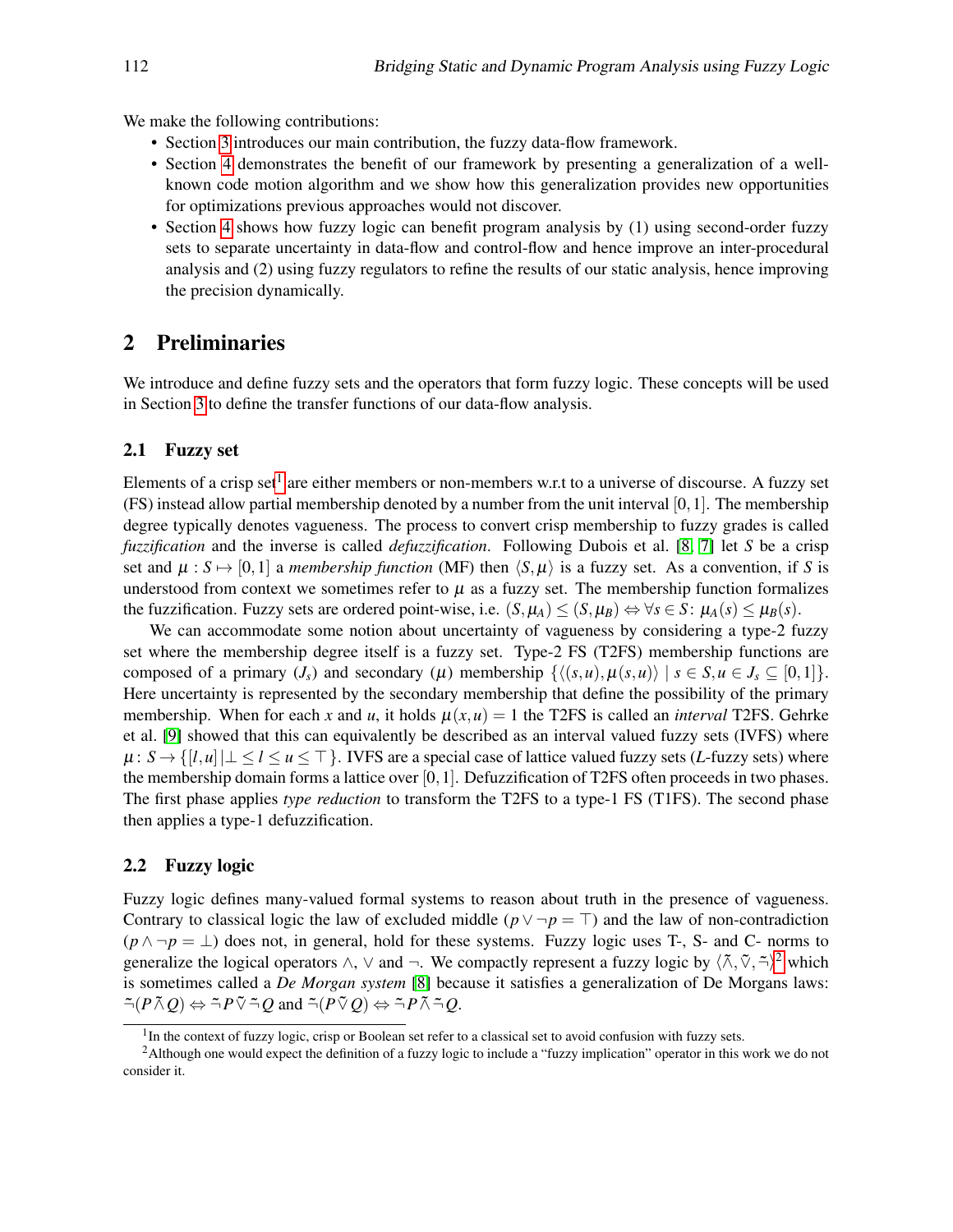<span id="page-2-2"></span>

| <b>Fuzzy logic</b>    | T-norm                               | S-norm                               | C-norm |
|-----------------------|--------------------------------------|--------------------------------------|--------|
| Min-Max               | min(x, y)                            | max(x, y)                            | $1-x$  |
| Algebraic Sum-product | xy                                   | $x+y-xy$<br>$min(x+y,1)$             | $1-x$  |
| Lukasiewicz           | $max(x+y-1,0)$                       |                                      | $1-x$  |
| Nilpotent             | $\int min(x,y)$ $x+y>1$<br>otherwise | $\int max(x,y)$ $x+y<1$<br>otherwise | $1-x$  |

|  | Table 1: Common instantiations of fuzzy logics |  |
|--|------------------------------------------------|--|
|  |                                                |  |

**Definition 1.** Let U be a binary function  $[0,1]^2 \rightarrow [0,1]$  that is commutative, associative and increasing *and has an identity element*  $e \in [0,1]$ *. If*  $e = 1$  *then U is a Triangular norm (T-norm) and if*  $e = 0$  *then U is a Triangular conorm (S-norm)*[3](#page-2-1) *.*

**Definition 2.** *A C-norm is a unary function n*:  $[0,1] \rightarrow [0,1]$  *that is decreasing, involutory (i.e., n(n(x))* = *x*) with boundary conditions (i.e,  $n(0) = 1, n(1) = 0$ ).

Standard examples of fuzzy logics are shown in Table [1](#page-2-2) [\[8,](#page-12-3) [7\]](#page-12-4). Examples 1-3 are special cases (and limits) of the Frank family of fuzzy logics that are central to our work and formally defined in Definition [3.](#page-2-3)

<span id="page-2-3"></span>**Definition 3.** *Let*  $s \in [0,1] \cup \{\infty\}$  *then the Frank family of T-norms is defined by:* 

$$
T^{s}(x,y) = \begin{cases} \min(x,y) & s=0\\ xy & s=1\\ \max(x+y-1,0) & s=\infty\\ \log_s\left(1+\frac{(s^{x}-1)(s^{y}-1)}{s-1}\right) & otherwise \end{cases}
$$

The set of intervals in [0, 1] forms a bounded partial order  $\langle \mathbb{I}, \subseteq, \top, \bot \rangle^4$  $\langle \mathbb{I}, \subseteq, \top, \bot \rangle^4$  where  $[l_x, u_x] \leq [l_y, u_y] \Leftrightarrow (l_x \leq l_y)$  $\wedge$  ( $u_x \le u_y$ ),  $\top$  = [1,1] and  $\bot$  = [0,0]. As per Gehrke et al. [\[9\]](#page-12-5) we can point-wise lift a T1FS fuzzy logic  $\langle \tilde{\wedge}, \tilde{\vee}, \tilde{\neg} \rangle$  to a IVFS fuzzy logic, i.e.,  $[l_x, u_x] \odot [l_y, u_y] = [l_x \odot l_y, u_x \odot u_y], \hat{\odot} \in \{ \tilde{\wedge}, \tilde{\vee} \}$  and  $\tilde{\neg} [l, u] = [\tilde{\neg} u, \tilde{\neg} l].$ 

# <span id="page-2-0"></span>3 Fuzzy data-flow analysis

Static data-flow analyses deduce values of semantic properties that are satisfied the dynamics of the application. The dynamics is formalized as a system of monotone transfer functions and collector functions. Transfer functions describe how blocks alter the semantic properties. Collectors functions merge results from different, possibly mutual exclusive, branches of the application. The solution of the analysis is obtained through Kleene iteration and is a unique fixed-point of the system of equations. In a classical framework the domain of the values is binary, i.e. either true (1) or false (0). The interpretation of these values depends on the type of analysis. The value true means that the property can possibly hold in a *may*-analysis (i.e., it is impossible that the value is always false) while it means that the property always holds in a *must*-analysis. The value false could mean either the opposite of true or that the result is inconclusive.

Our fuzzy data-flow analysis instead computes the partial truth of the property, i.e. values are elements of [0,1]. A value closer to 0 means that the property is biased towards false and vice versa. Furthermore the transfer functions are logical formulas from a Frank family fuzzy logic and the collector

<span id="page-2-1"></span><sup>&</sup>lt;sup>3</sup>The general concept, allowing any  $e \in [0,1]$ , is called a *uninorm* [\[8\]](#page-12-3) and is either orlike (i.e.,  $U(0,1) = U(1,0) = 1$ ) or andlike (i.e.,  $U(0, 1) = U(1, 0) = 0$ ). Our work does not require the full generality.

<span id="page-2-4"></span><sup>&</sup>lt;sup>4</sup>This should not be confused with the partial order used in the interval abstraction.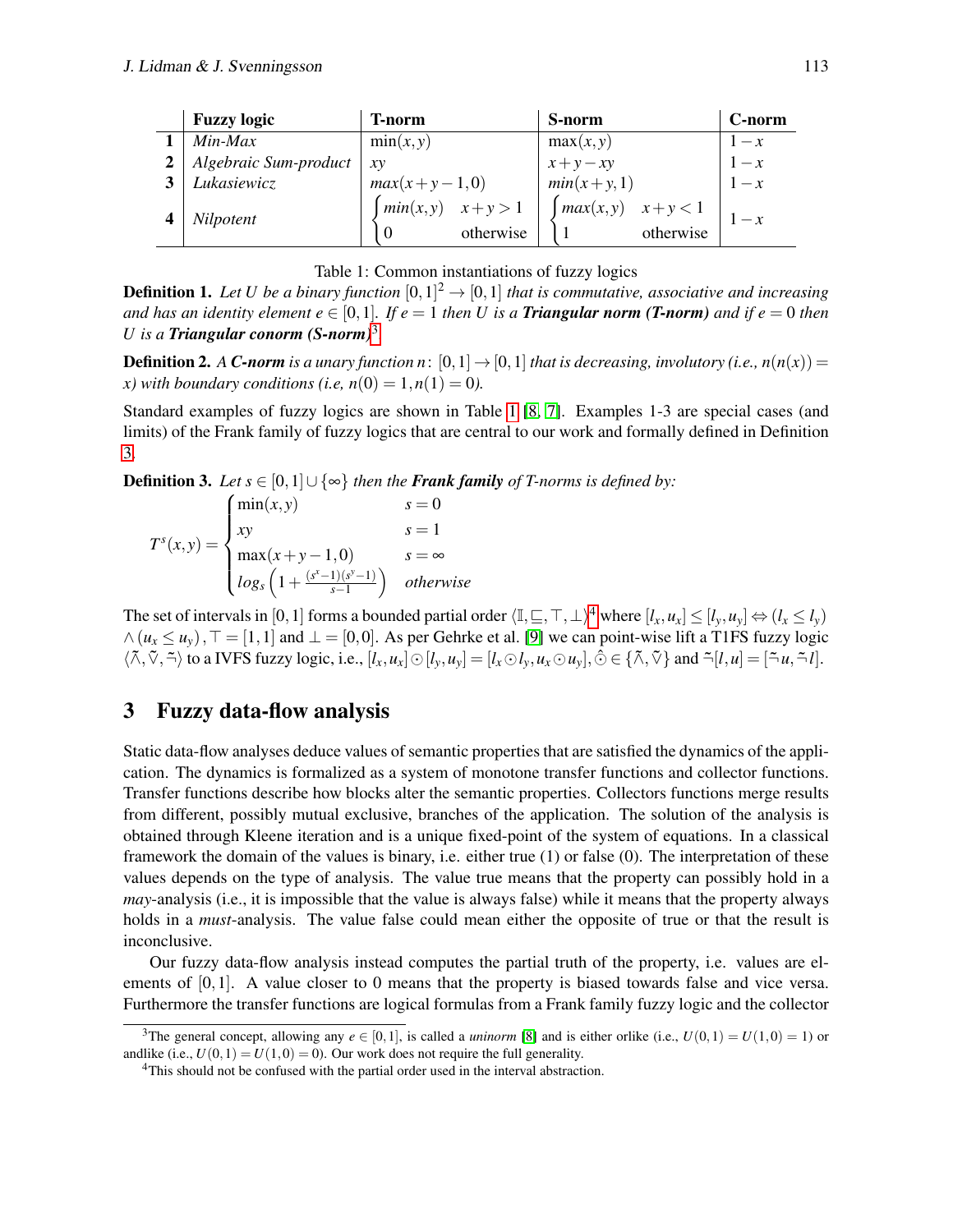functions are weighted average functions where the constant  $\alpha$  is determined prior to performing the analysis. In contrast to the classical framework Kleene iteration proceeds until the results differ by a constant  $\varepsilon$  which is the maximal error allowed by the solution. The error can be made arbitrarily small.

This section introduces the fuzzy data-flow framework and we prove termination using continuity properties and Banach's fixed-point theorem. Section [4](#page-4-0) then presents an example analysis to demonstrate the benefit of the framework. The analysis is performed on a weighted flow-graph  $G = \langle V, E, \alpha \rangle$  where *V* is a set of logical formulas (denoting the transfer function of each block),  $E \subseteq V \times V$  is a set of edges (denoting control transfers) and  $\alpha_e \in [0,1]$  denotes the normalized contribution for each edge *e*. As a running example we will use Figure [1](#page-3-0) (left) which shows a flow-graph with four nodes and their corresponding logical formula. The flow graph has four control edges denoting contributions between nodes. For instance, Block 1 (B1) receives 0.1 of its contribution from B0 and 0.9 from B2, i.e.  $\alpha_{(B0,B1)} =$ 0.1 and  $\alpha_{\langle B2,B1 \rangle} = 0.9$ .

<span id="page-3-0"></span>

Figure 1: Example flow-graph (left) and its corresponding equation system (middle) and the analysis result and error as a function of iteration (right)

<span id="page-3-1"></span>**Definition 4.** Let  $\mathcal{P}$  be a finite set of properties and VS:  $\mathcal{P} \mapsto [0,1]$  a valuation for each property. *We use* [[φ]] (*V S*) *to denote the interpretation of the fuzzy formula* φ *given a V S. Given a flow-graph*  $G = \langle V, E, \alpha \rangle$  *with a unique start node v*<sub>*start</sub> the map GS*:  $V \rightarrow VS$  *describes the value of each property*</sub> *at each node and a fuzzy data-flow analysis is a Kleene iteration of*  $F: GS \mapsto GS$ *:* 

$$
F(S) = \lambda v. \begin{cases} S(v_{start}) & v = v_{start} \\ \sum_{\langle w, v \rangle \in E} \alpha_{\langle w, v \rangle} [v] \left( S(w) \right) & otherwise \end{cases}
$$

Figure [1](#page-3-0) (middle) shows the equation system, as implied by Definition [4,](#page-3-1) interpreted in a min-max fuzzy logic for the example flow-graph. The red colored text corresponds to the collector function, i.e. the weighted average, and the normal text is the interpretation of the logical formula. In order to prove termination of a fuzzy analysis we need to introduce a continuity property.

<span id="page-3-4"></span>**Definition [5](#page-3-2).** A function f:  $[0,1]^n$  →  $[0,1]$  is K-*Lipschitz continuous*<sup>5</sup> iff  $\forall x,h$ :  $|f(\vec{x}-\vec{h}) - f(\vec{x})|_1$  ≤  $K|\vec{h}|_1$ . Where  $|\vec{x}|_1$  *is l*<sub>1</sub>*-norm (i.e., the absolute value) of*  $\vec{x}^6$  $\vec{x}^6$ . *If*  $0 \le K < 1$  *then f is called a contraction mapping and if*  $0 \le K \le 1$  *then f is called a <i>non-expansive* mapping.

In a sequence of applications of a contraction mapping the difference between two consecutive applications will decrease and in the limit reach zero. By imposing a bounded error we guarantee that this

<span id="page-3-2"></span><sup>5</sup>Our definition restricts the domain and metric of both metric spaces (i.e., for the domain and co-domain of *f*) compared to the more general, and common, definition of a Lipschitz continuous function.

<span id="page-3-3"></span><sup>&</sup>lt;sup>6</sup>Other  $l_p$ -norms can be used but only if we restrict the logic to the min-max fuzzy logic [\[14\]](#page-12-6).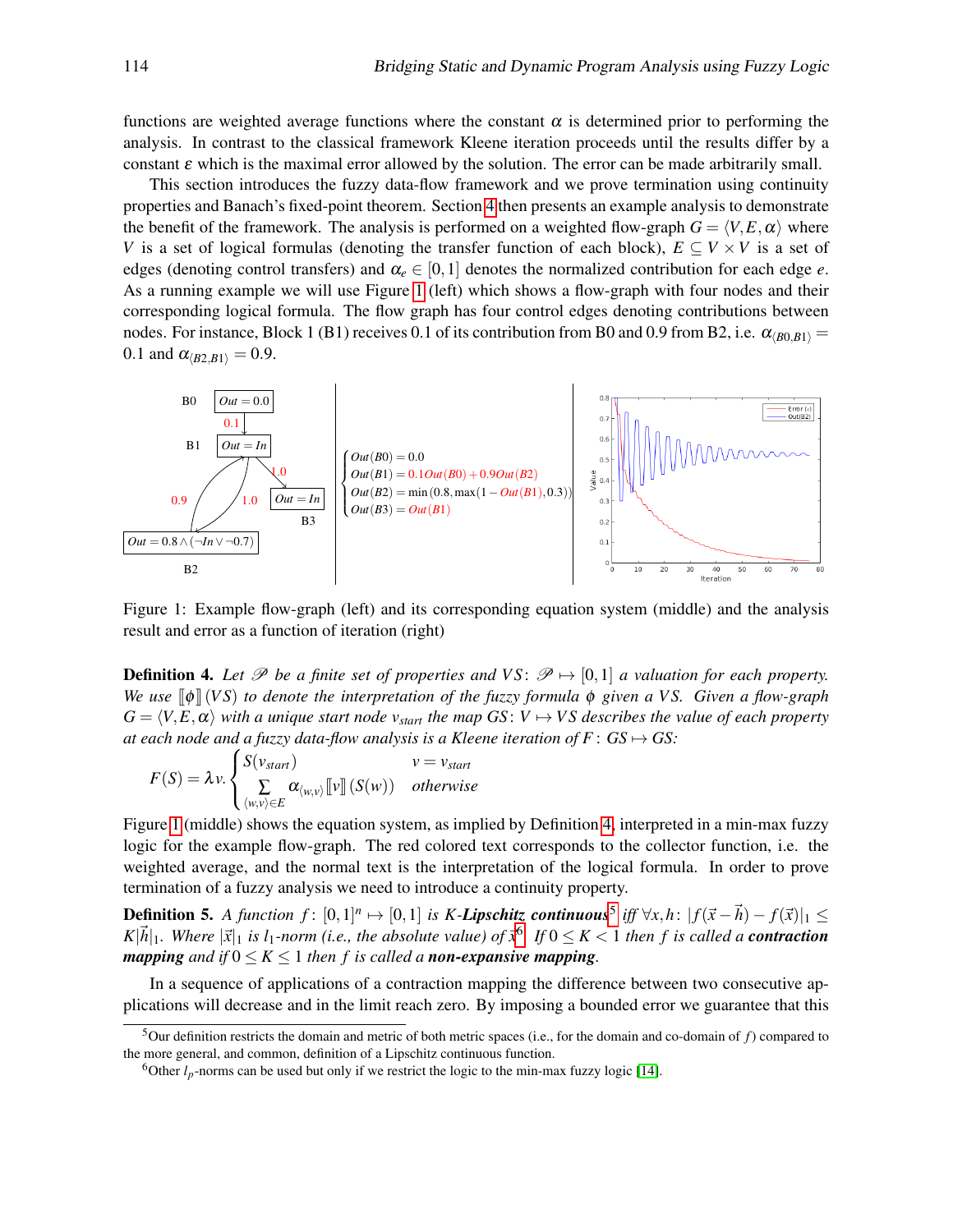sequence terminates in a bounded amount of time. The analysis error and result of B2 as a function of iteration for the example is shown in Figure [1](#page-3-0) (right). Note that the error (red line) is decreasing and the value of B2 (blue line) tends towards a final value. We next proceed to prove that any fuzzy data-flow analysis iteratively computes more precise results and terminates in a bounded amount of time for a finite maximum error  $\frac{1}{2^q}$  from some  $q \in \mathbb{N} - \{0\}$ . We let  $[0,1]_q$  denote the maximal congruence set of elements from [0, 1] that are at least  $\frac{1}{2^q}$  apart, i.e.  $[0, 1]_q = \{\frac{i}{2^q}\}$  $\frac{i}{2^q}$  |  $0 \le i \le 2^q$ }. The set of intervals on [0, 1], i.e. I are defined analogously. For this we prove the *non-expansive* property of fuzzy formulas.

<span id="page-4-1"></span>**Theorem 1.** Let  $x, y, C, w_i \in [0, 1]_q$ , for some  $i \in \mathbb{N}$ ,  $f_i(\vec{x})$ :  $[0, 1]_q^n \mapsto [0, 1]_q$  be 1-Lipschitz and  $g_i(\vec{x})$ :  $[0,1]_q^n \mapsto [0,1]_q$  *be K<sub>i</sub>*-*Lipschitz.* 

- *• Functions x*+*y, x*−*y, xy,* min(*x*, *y*) *and abs*(*x*) *are* 1*-Lipschitz. Constants are* 0*-Lipschitz.*
- *If*  $\sum_{i=0}^{N-1} w_i = 1$  *then*  $\sum_{i=0}^{N-1} w_i f_i(\vec{x})$  *is* 1*-Lipschitz.*
- *The composition*  $g_a \circ g_b$  *is K<sub>a</sub>K<sub>b</sub>*-Lipschitz.

*Finally,*

- *• Formulas defined in a Frank family Fuzzy logic are* 1*-Lipschitz.*
- *• If*  $F: \mathbb{I}_q^n \to \mathbb{I}_q$  *satisfies*  $\forall x \in \mathbb{I}_q^n$ :  $y \in x \Rightarrow f(y) \in F(x)$  *then F is* 1*-Lipschitz.*

In summary, as per Theorem [1:](#page-4-1)

- Transfer functions in a Frank family fuzzy logic are non-expansive mappings.
- *S*(*vstart*) is constant and hence a contraction mapping.
- The composition of 1) Two non-expansive functions is a non-expansive function and 2) A nonexpansive and a contraction function is a contraction function.

As the analysis is performed on the unit interval which together with the  $l_1$ -norm forms a complete metric space we can guarantee termination by Banach's fixed-point theorem.

**Theorem 2** (Banach fixed-point theorem). Let  $(X,d)$  be a complete metric space and  $f: X \mapsto X$  a *contraction. Then f has a unique fixed-point x*<sup>∗</sup> *in X.*

This concludes our development of fuzzy data-flow analysis.

# <span id="page-4-0"></span>4 Lazy code motion

Improving performance often means removing redundant computations. Computations are said to be fully redundant, but not dead, if the operands at all points remain the same. For two such computations it is enough to keep one and store away the result for later. We can eliminate this redundancy using (global) common sub-expression elimination (GCSE). Furthermore a computation that does not change on some paths is said to be partially redundant. Loop invariant code motion (LICM) finds partially redundant computations inside loops and move these to the entry block of the loop. Lazy code motion is a compiler optimization that eliminate both fully and partially redundant computations, and hence subsumes both CSE and LICM. Knoop-Ruthing-Steffen (KRS) algorithm [\[12,](#page-12-7) [6\]](#page-12-8) performs LCM in production compilers ¨ such as GCC when optimizing for speed.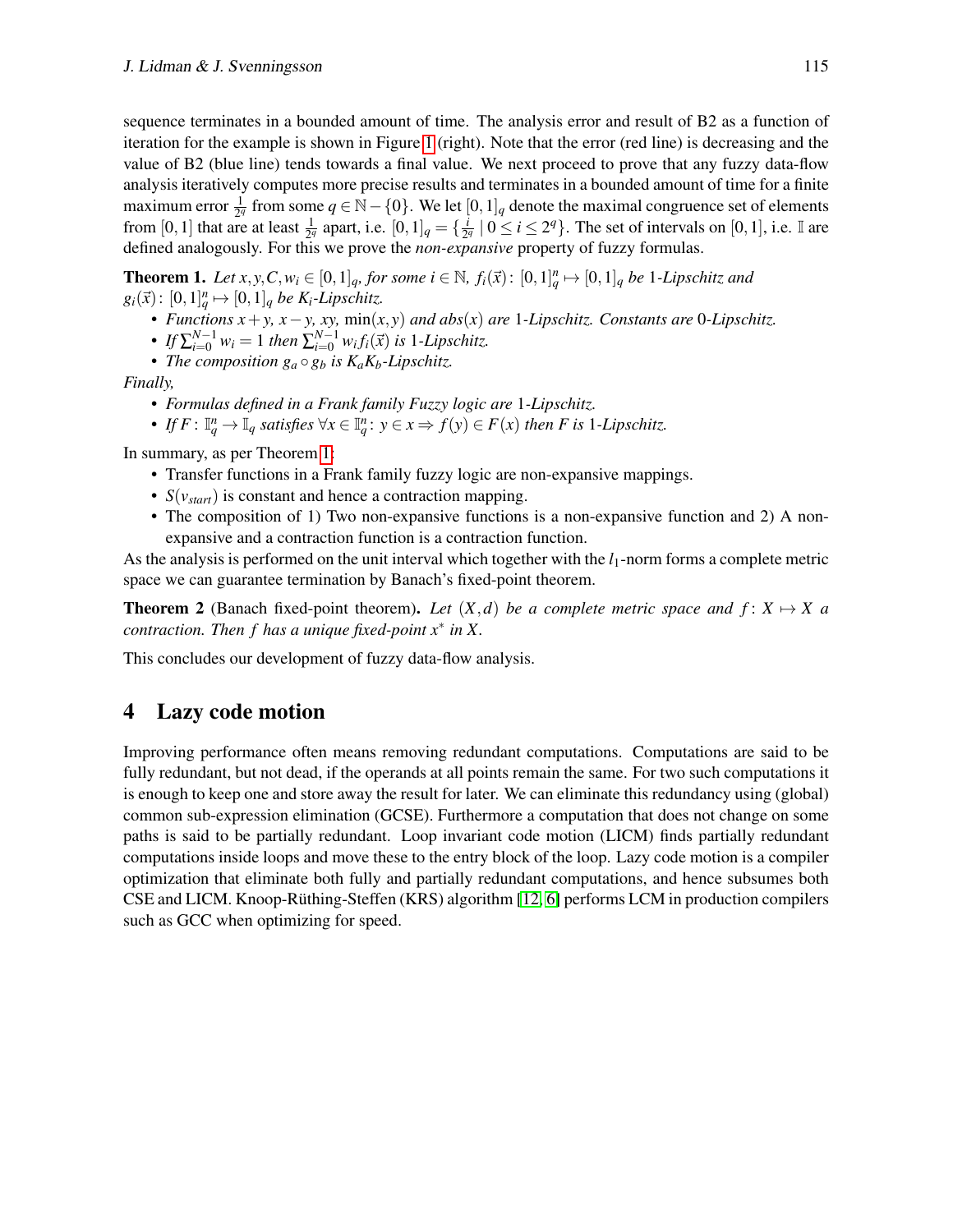<span id="page-5-1"></span>

Figure 2: diffPCM function (left), the corresponding flow-chart (middle) and the version used in Section [4.3](#page-8-0) which is annotated with ANFIS classifier invocations (right)

It consists of a series of data-flow analyses and can be summarized in these four steps:

- 1. Solve a very busy expression<sup>[7](#page-5-0)</sup> and an available expression data-flow problem [\[16\]](#page-12-9).
- 2. Introduce a set that describes the earliest block where an expression must be evaluated.
- 3. Determine the latest control flow edge where the expression must be computed.
- 4. Introduce *Insert* and *Delete* sets which describe where expressions should be evaluated.

The target domain of the analysis is the set of static expressions in a program. Input to the analysis is three predicates determining properties about the expressions in different blocks:

- An expression "*e*" is *downward exposed* if it produces the same result if evaluated at the end of the block where it is defined. We use  $DEE(b, e)$  to denote if "*e*" is downward exposed in block "*b*".
- An expression "*e*" is *upward exposed* if it produces the same result if evaluated at the start of the block where it is defined. We use  $UEE(b, e)$  to denote this.
- An expression "*e*" is *killed* in block "*b*" if any variable appearing in "*e*" is updated in "*b*". We use  $KILL(b, e)$  to denote this.

Very busy expression analysis is a backward-must data-flow analysis that depends on *UEE* and *KILL* and computes the set of expressions that is guaranteed to be computed at some time in the future. Similarly Available expression analysis is a forward-must data-flow analysis that depends on *DEE* and *KILL* and deduces the set of previously computed expressions that may be reused. The fixed-point system of these two analyses are shown in Figure [3.](#page-6-0) It is beyond the scope of this paper to further elaborate on the details of these analyses, the interested reader should consider Nielson et al. [\[16\]](#page-12-9). Here the LCM algorithm and the data-flow analyses it depends on, are applications we use to demonstrate the benefit of our framework. As such a rudimentary understanding is sufficient.

Consider the simplified differential pulse-code modulation routine diffPCM in Figure [2](#page-5-1) (left). We assume that *N* and the relative number of times block  $B3$  (denoted  $p$ ) is statically known<sup>[8](#page-5-2)</sup>. In each iteration diffPCM invokes the pure functions Transform, to encode the differential output, and IncRate to get a quantification rate. We use the KRS-LCM algorithm to determine if these invocations can be made prior to entering the loop and contrast this to a situation where the data-flow analyses are performed

<span id="page-5-0"></span><sup>&</sup>lt;sup>7</sup>Knoop et al. [\[12\]](#page-12-7) refer to this as anticipatable expression data-flow problem.

<span id="page-5-2"></span><sup>&</sup>lt;sup>8</sup>In this demonstration we let  $p = 0.999$  and  $N = 1000$ , but our conclusions hold as *N* increases and *p* approaches 1.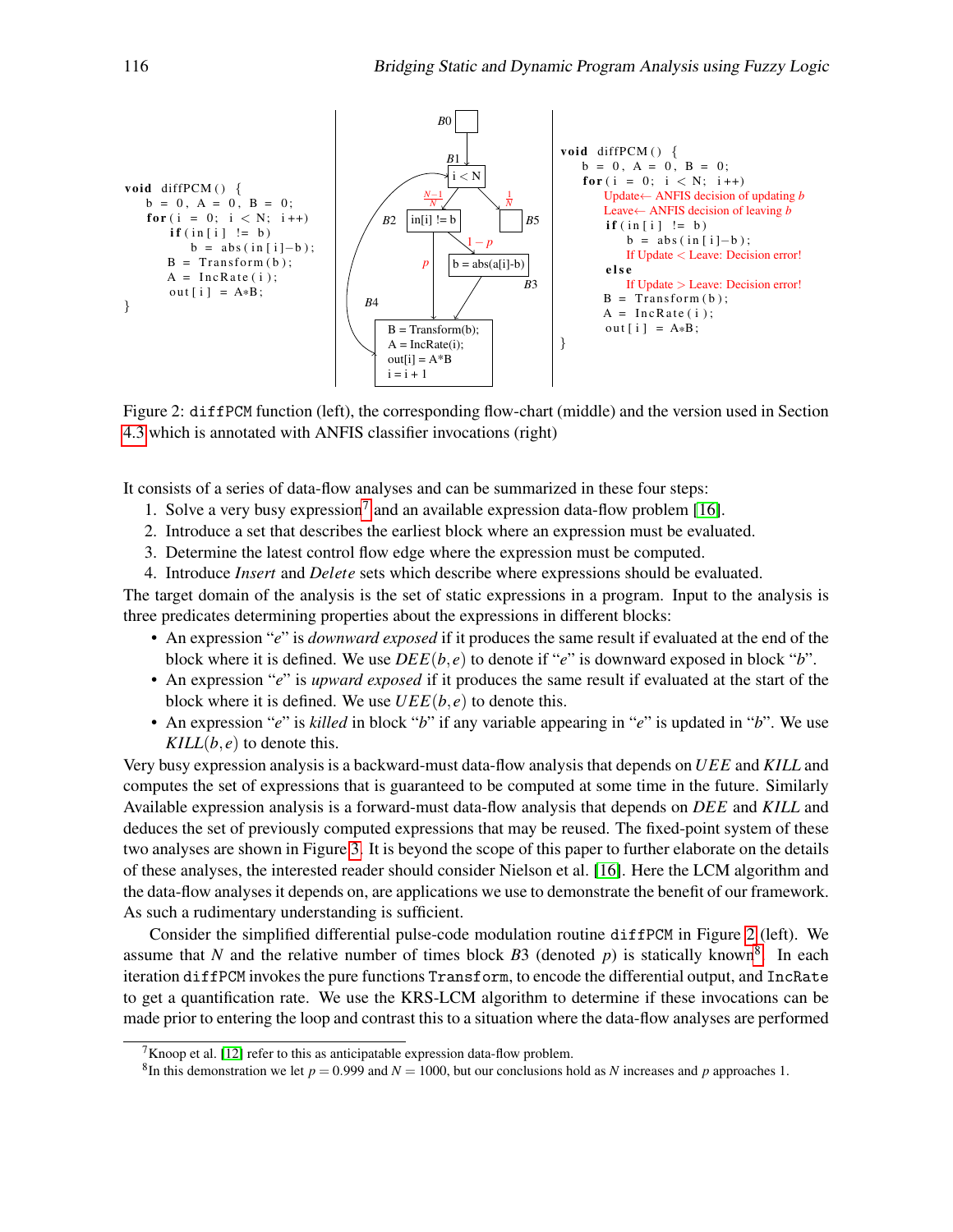<span id="page-6-0"></span>

Figure 3: Knoop-Rüthing-Steffen LCM formulation (middle) using classical (left) and fuzzy (right/bottom) data-flow analysis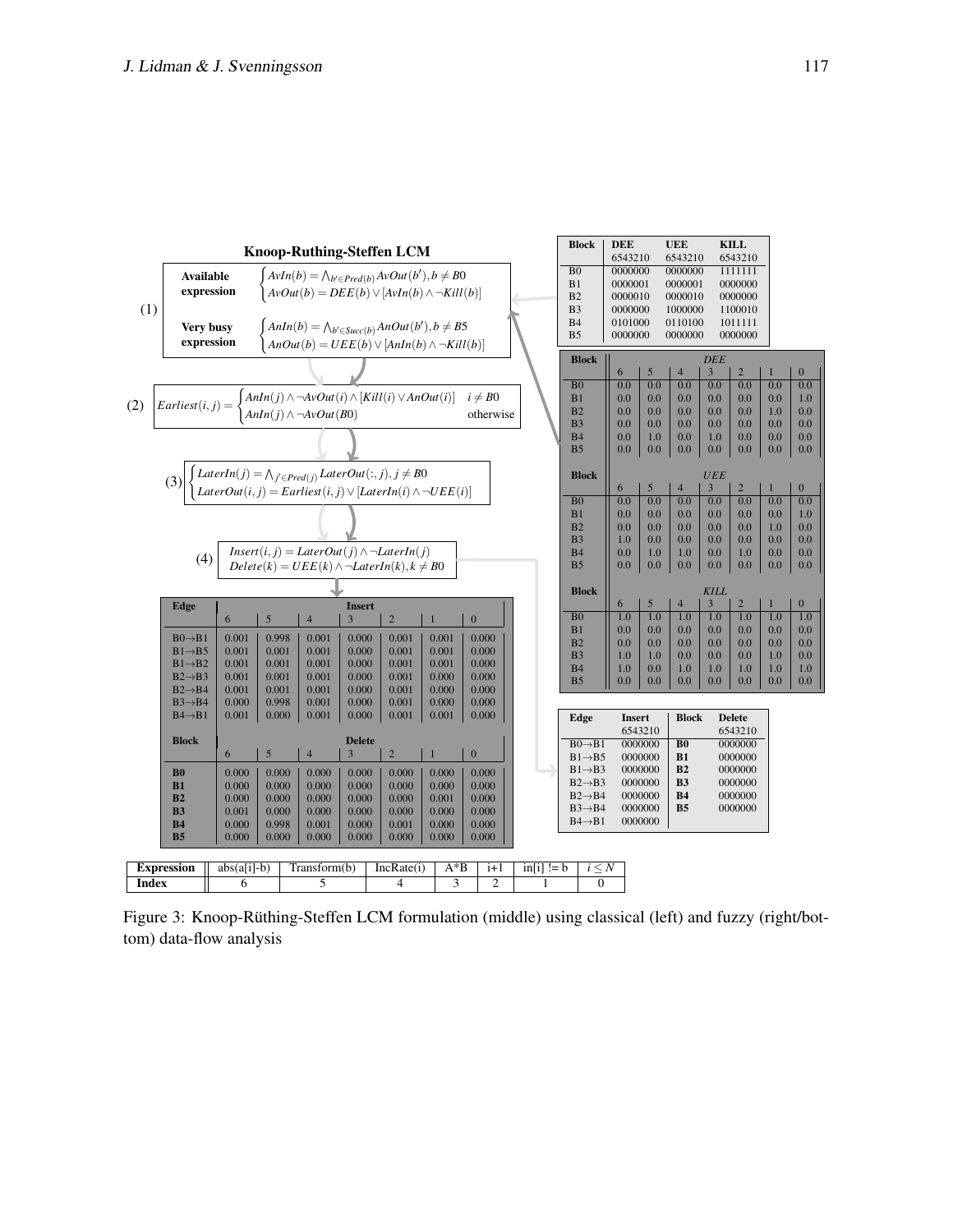in the fuzzy framework. As we will show the "fuzzy KRS-LCM" allows us to uncover opportunites the classical KRS-LCM would miss.

#### <span id="page-7-0"></span>4.1 Type-1 static analysis

The data-flow problems of the KRS algorithm use expressions as domain. The mapping between expressions of diffPCM and indexes are listed in Figure [3](#page-6-0) (bottom) together with the values of *DEE*, *UEE* and *KILL* for each block (top right). The classical KRS algorithm conclude that both calls must be evaluated in B4 (bottom light gray box, "Delete" matrix, Column 4 and 5).

For the fuzzy data-flow analyses we use the Type-1 Min-Max fuzzy logic. The corresponding fuzzy sets of *DEE*, *UEE* and *KILL* are given in Figure [3](#page-6-0) (top dark gray box). Step (1) of the fuzzy KRS-LCM is hence the fixed-point to below system of equations:

|                             | $AvOut(B0) = 0.0$                                                                                              |
|-----------------------------|----------------------------------------------------------------------------------------------------------------|
|                             | $AvOut(B1) = DEE(B1) \vee (\left[\frac{1}{N}AvOut(B0) + \frac{N-1}{N}AvOut(B4)\right] \wedge \neg Kills(C1))$  |
| <b>Available expression</b> | $AvOut(B2) = DEE(B2) \vee (AvOut(B1) \wedge \neg Kills(CB2))$                                                  |
| analysis system             | $AvOut(B3) = DEE(B3) \vee (AvOut(B2) \wedge \neg Kills)$                                                       |
|                             | $AvOut(B4) = DEE(B4) \vee ([pAvOut(B2) + (1-p)AvOut(B3)] \wedge \neg Kills(C4))$                               |
|                             | $A\text{vol}(B5) = DEE(B5) \vee (A\text{vol}(B1) \wedge \neg$ Kill(B4))                                        |
|                             |                                                                                                                |
|                             | $\Lambda nOut(B0) = UEE(B0) \vee (\Lambda nOut(B1) \wedge \neg Kills(CB1))$                                    |
|                             | $AnOut(B1) = UEE(B1) \vee (\left[\frac{N-1}{N}AnOut(B2) + \frac{1}{N}AnOut(B5)\right] \wedge \neg Kills(CB1))$ |
| Very busy expression        | $AnOut(B2) = UEE(B2) \vee ([pAnOut(B4) + (1-p)AnOut(B3)] \wedge \neg Kills(B2))$                               |
| analysis system             | $AnOut(B3) = UEE(B3) \vee (AnOut(B4) \wedge \neg Kills)$                                                       |
|                             | $AnOut(B4) = UEE(B4) \vee (AnOut(B1) \wedge \neg Kills(CB4))$                                                  |
|                             | $AnOut(B5) = 0.0$                                                                                              |

Steps (2) and (4) introduce (constant) predicates and are performed outside the analysis framework. Step (3) is done similarly to step (1). Figure [3](#page-6-0) (bottom dark gray box) shows the result from step (4). In contrast to the classical LCM the result implies that it is *very plausible* (0.998) that we can delete the invocation of Transform ("Delete" matrix, Column 5) from block B4 and instead add it at the end of B0 and B3 (or start of B1 and B4). However, result for the invocation of IncRate remains. This is because the invocation depends on the value of *i* which is updated at the end of B4.

#### 4.2 Type-2 static analysis

To increase data-flow analysis precision a function call is sometimes inlined at the call site. The improvement can however be reduced if the control-flow analysis is inaccurate and multiple targets are considered for a particular call site. We show how the uncertainty in control-flow and data-flow can be quantified in two different dimensions using type-2 interval fuzzy sets. As per Section [2](#page-1-2) we can lift an arbitrary fuzzy predicate to intervals. Here we assume no knowledge about the relative number of calls to each target and treat the different calls non-deterministically.

We assume two different IncRate functions, as in Figure [4](#page-8-1) (left), have been determined as targets. Their respective*UEE* and *Kill* entries are the same but since *i* is updated at the end of block B4 their *DEE* entry will differ. The result of IncRate<sub>1</sub> depends on the variable *i* and therefore  $DEE(B4_1) = 0101000$ , in contrast the entry for  $Inchate_2$  is  $DEE(B4_2) = 0111000$ , where  $0 = [0,0]$  and  $1 = [1,1]$ . The new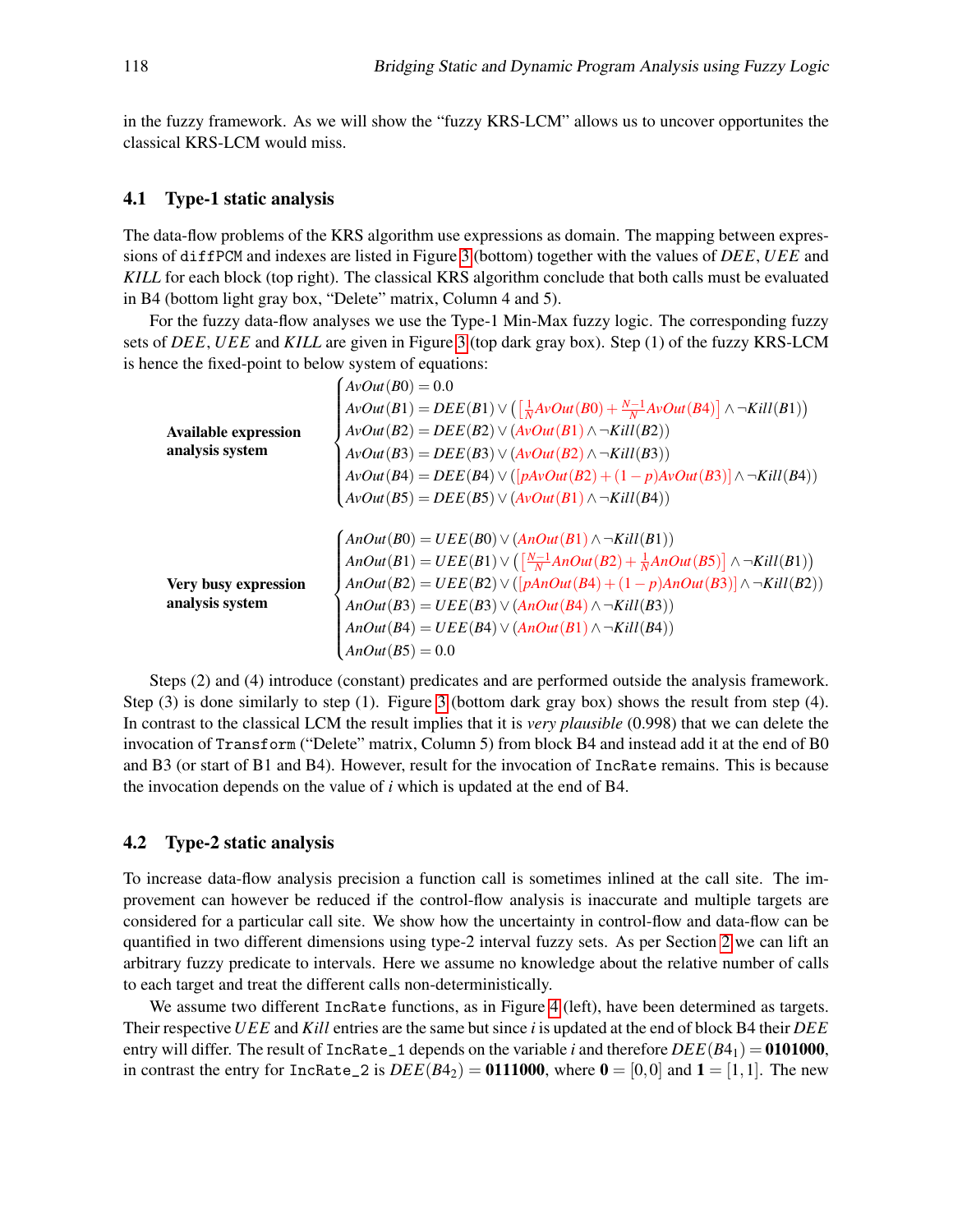<span id="page-8-1"></span>

Figure 4: Implementations of IncRate inlined in block B4 (left); DEE, UEE and Kill vectors of block B4 and *Delete Insert* analysis result for expression IncRate(i) (right)

entry for block B4 is given by  $DEE(B4) = DEE(B4_1) \tilde{\vee} DEE(B4_2) = \langle 0, 1, [0,1], 1,0,0,0 \rangle$ . The new *Kill*, *DEE* and *UEE* sets are given in Figure [4](#page-8-1) (right).

Applying the fuzzy KRS-LCM, but with Type-1 min-max fuzzy logic lifted to Interval type-2 minmax fuzzy logic gives the values of *Delete* and *Insert* for expression IncRate(i) in Figure [4](#page-8-1) (right). The result for invoking IncRate prior to the loop is [0.001,0.999] as opposed to 0.001 from the Type-1 analysis in Section [4.1.](#page-7-0) The added dimension in the result of the type-2 fuzzy analysis allows us to differentiate uncertain results from pessimistic results. In the given example we showed that the result of Section [4.1](#page-7-0) is a pessimistic over-generalization and that the two paths need to be considered seperately to increase precision.

#### <span id="page-8-0"></span>4.3 Hybrid analysis

The result from a fuzzy data-flow analysis is a set of fuzzy membership degrees. This section shows how the result can automatically be improved following the static analysis using a fuzzy regulator/classifier, if more specific information is provided at a later point. The classifier, a Takagi-Sugeno Adaptive-Networkbased fuzzy inference system (TS-ANFIS) [\[10,](#page-12-10) [11\]](#page-12-11) shown in Figure [5,](#page-9-0) is composed of five layers:

- 1. Lookup fuzzy membership degree of the input value.
- 2. Compute the *firing strength of a rule*, i.e. conjunction of all membership degrees from each rule.
- 3. Normalize the firing strengths, i.e.,  $\bar{w}_i = w_i / \sum_j w_j$ .
- 4. Weight the normalized firing strength to the consequent output of the rule  $f_i(x)$ .
- 5. Combine all rule classifiers, i.e.  $f = \sum_i \overline{w_i} f_i$ .

This classifier uses a polynomial (i.e., the consequent part of the adaptive IF-THEN rules) to decide the output membership. The order of the TS-ANFIS is the order of the polynomial. The classification accuracy of the TS-ANFIS can be improved online/offline by fitting the polynomial to the input data. For a first-order TS-ANFIS this can be implemented as follows:

- (*Offline*) (Affine) Least square (LS) optimization [\[10\]](#page-12-10) is a convex optimization problem that finds an affine function (i.e.,  $y = a_0 + \sum_{i=1}^n a_i x_i$ ) which minimizes  $||A[1;X] - Y||_2^2$  where *X* and *Y* are the input and output vectors of the training set.
- (*Online*) Least mean square (LMS) [\[10\]](#page-12-10) is an adaptive filter that gradually (in steps of a given constant  $\mu$ ) minimizes  $\mathbb{E}[|y - f(x)|^2]$ , where  $\langle x, y \rangle$  is an input/output sample.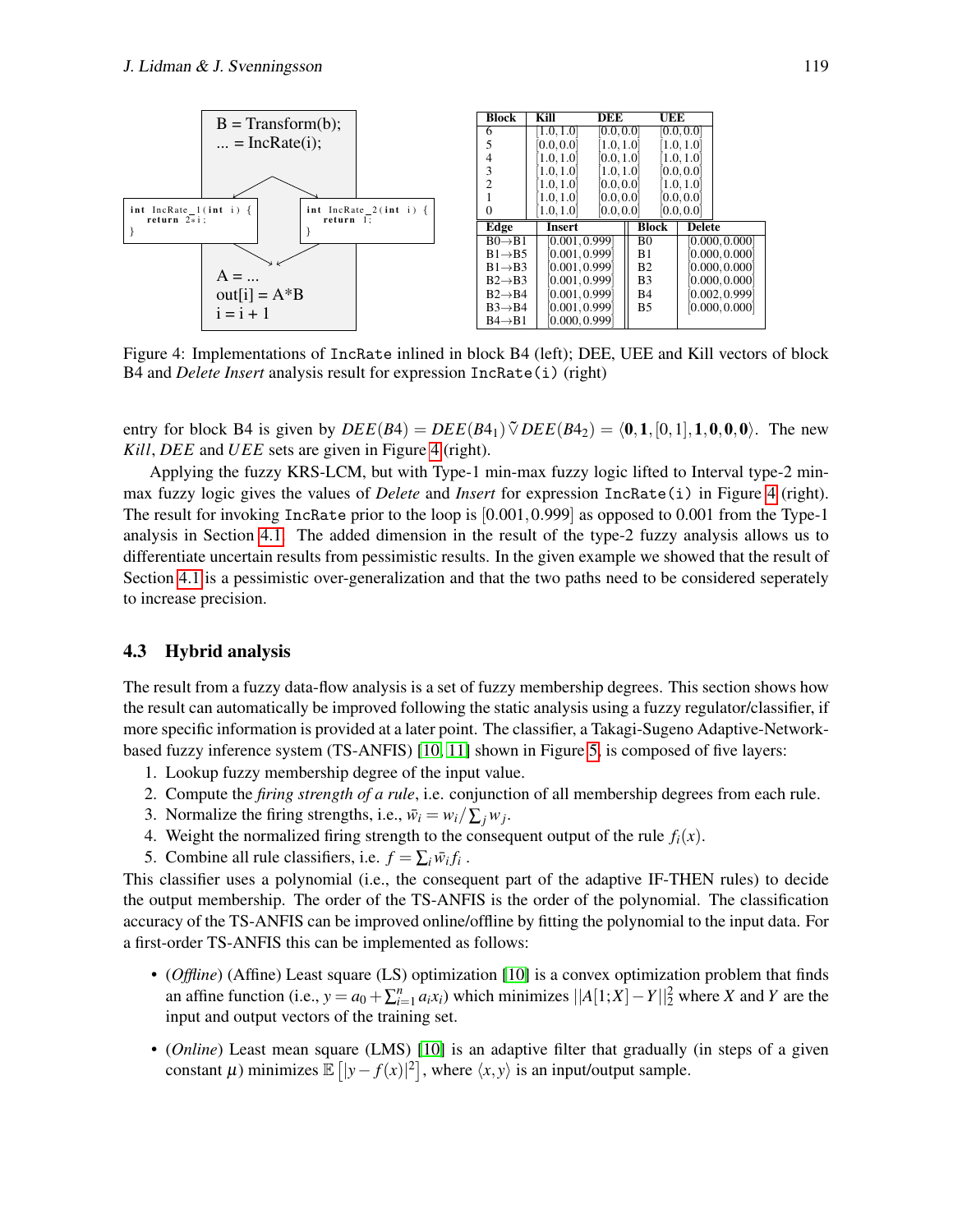<span id="page-9-0"></span>

Figure 5: First-order Takagi-Sugeno ANFIS with two rules and two variables (left) and four example fuzzy sets (right)

To exemplify the functionality of the TS-ANFIS we consider the classification of  $\vec{x} = \langle 0.6, 0.2 \rangle$  using the two rule TS-ANFIS from Figure [5](#page-9-0) (left). Let  $f_1(\vec{x}) = 0.2x_0 - 0.43x_1$ ,  $f_2(\vec{x}) = 0.1x_1 + 0.5$  and membership functions be given as in Figure [5](#page-9-0) (right). The membership degrees are marked in the figure as  $\mu_{A0}(x0)$  = 0.6,  $\mu_{B0}(x1) = 0.5$  for the first rule and  $\mu_{A1}(x0) = 0.286$ ,  $\mu_{B1}(x0) = 0.1$  for the second rule. Hence the weight of the first rule (i.e., *w*<sub>1</sub>) is  $0.6 \land 0.5 = 0.5$  and the second rule (i.e., *w*<sub>2</sub>) is  $0.286 \land 0.1 = 0.1$ . The normalized weights are then  $\bar{w}_1 = 0.833$  and  $\bar{w}_1 = 0.167$ . As the consequence functions output  $f_1(\vec{x}) = 0.034$  and  $f_2(\vec{x}) = 0.52$  we produce the prediction  $0.833 f_1(\vec{x}) + 0.167 f_2(\vec{x}) = 0.115$ .

We return to the diffPCM function and again consider if we can invoke Transform (b) prior to entering the loop. We saw in Section [4.1](#page-7-0) that the fuzzy membership degree was 0.998. To improve classification accuracy we let the TS-ANFIS also use the *i* variable and the first input value (i.e., *in*[0]). These variables were not part of the analysis and so we conservatively assume the fuzzy membership degree to be the same for any value of these variables (in our experiments: 1.0). As shown in Figure [2](#page-5-1) (right), we inserted calls to compute the ANFIS decision of updating and keeping the variable *b* constant in the diffPCM function. If the incorrect decision was made the error was noted and an error rate computed after handling all input samples.

We consider invoking the diffPCM function on four different input sets. Each input set defined as 10 periods with 25 input values in each period. The input sets  $(i.e., in [...])$  is given in Figure [6](#page-10-0) (left). We use the LMS algorithm<sup>[9](#page-9-1)</sup> after each incorrect classification and the LS algorithm if the error rate of a period was larger than or equal to 80%. Note that the values of a period is not always perfectly representable by a linear classifier and sometimes varies between different periods, although periods are "*similar*". Hence we do not expect the classifier to be monotonically improving with increasing period. As shown in the result in Figure [6](#page-10-0) (right) the classification error decreases fast with both period and input sample. In two cases a small residual error remains after the final period. This show that the TS-ANFIS can improve the analysis result dynamically and hence increase the accuracy of when Transform can be invoked prior to entering the loop.

<span id="page-9-1"></span><sup>&</sup>lt;sup>9</sup>The constant  $\mu$  for the four different runs was set to 0.001, 0.05, 0.15 and 0.1 respectively.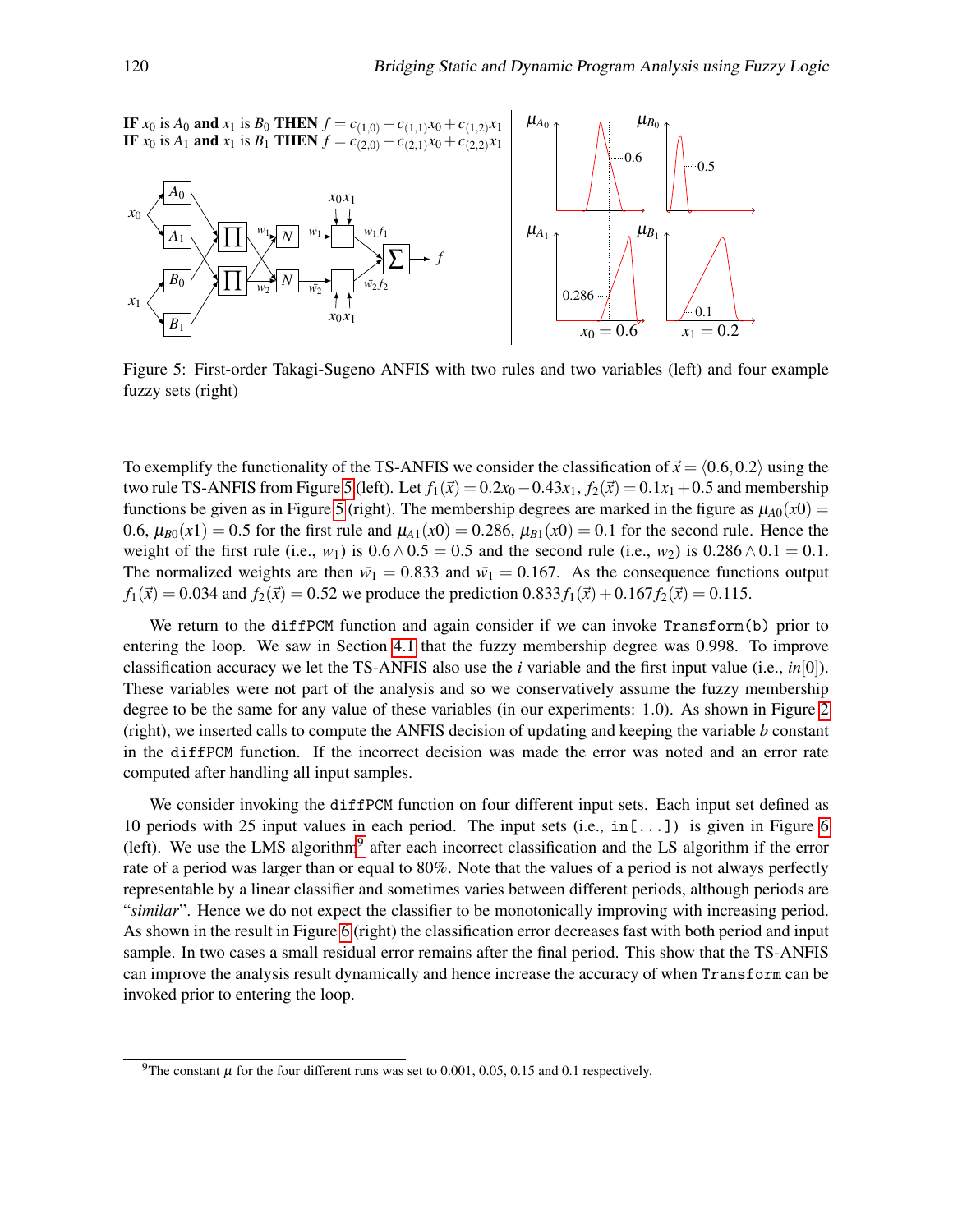<span id="page-10-0"></span>

Figure 6:  $10 \times 25$  input values (left) and the corresponding classification error rate (right)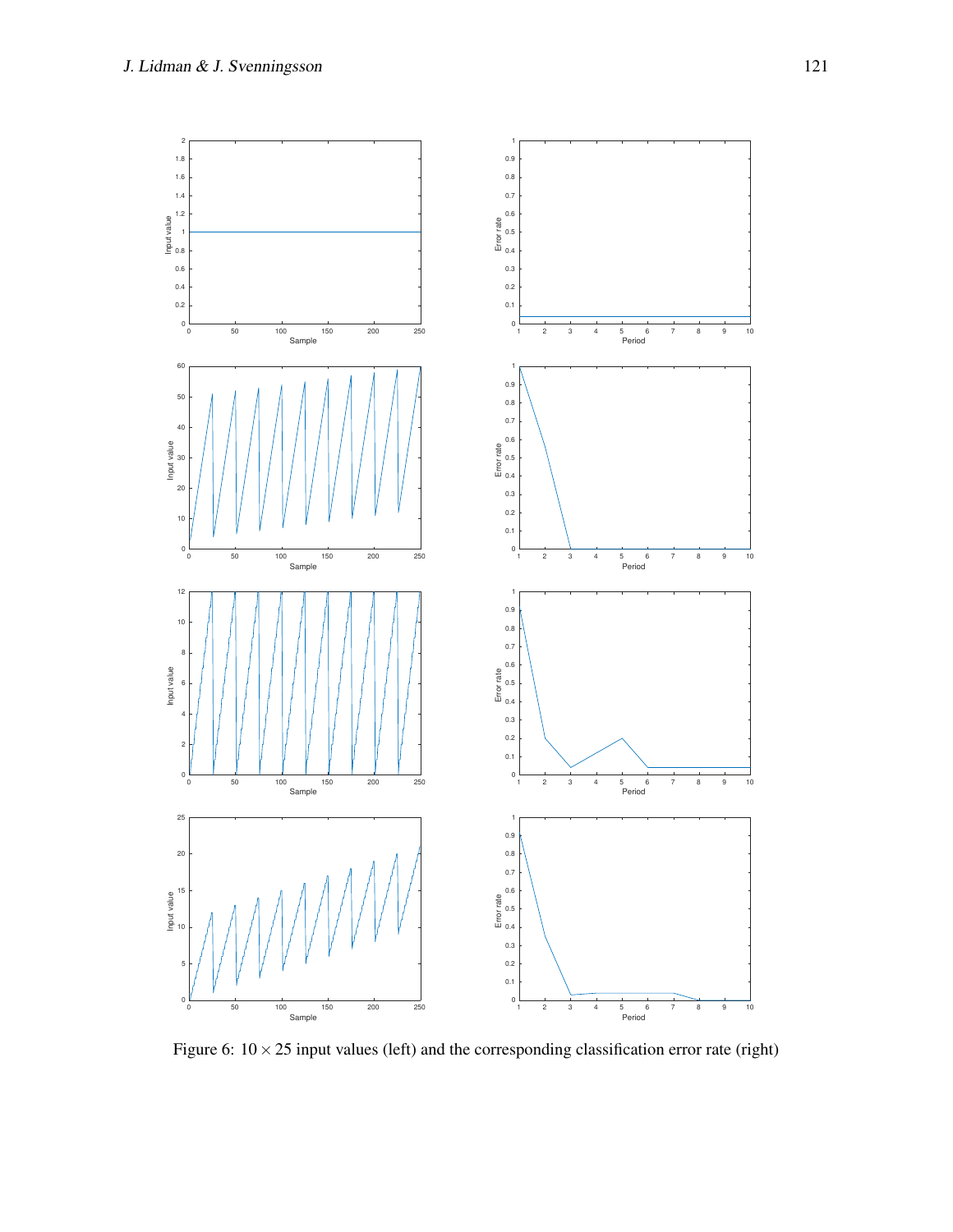### 5 Related work

Most systems include elements (e.g., input values, environment state) where information is limited but probabilistic and/or non-deterministic uncertainty can be formulated. For these systems a *most likely* or even *quantitative analysis* of properties is possible. Often this analysis relies on a probability theory for logical soundness. Cousot and Monerau [\[3\]](#page-12-12) introduced a unifying framework for probabilistic abstract interpretation. Much work have since, although perhaps implicitly, relied on their formulation. Often probabilistic descriptions are known with imprecision that manifests as non-deterministic uncertainty [\[2\]](#page-11-0). Adje et al. [\[1\]](#page-11-1) introduced an abstraction based on the zonotope abstraction for Dempster-Shafer structures and  $P\text{-boxes}^{10}$  $P\text{-boxes}^{10}$  $P\text{-boxes}^{10}$ .

Di Pierro et al. [\[5\]](#page-12-13) developed a probabilistic abstract interpretation framework and demonstrated an alias analysis algorithm that could guide the compiler in this decision. They later formulated data-flow problems (e.g., liveness analysis) in the same framework [\[4\]](#page-12-14). An important distinction between their (or similar probabilistic frameworks) and classical frameworks is the definition of the confluence operator. In contrast to a classical may- or must framework they use the weighted average. This is similar to the work by Ramalingam [\[18\]](#page-12-15) that showed that the meet-over-paths (MOP) solution exists for such confluence operator with a transfer function defined in terms of min, max and negation (i.e., the Min-max fuzzy logic). Our work extends this to allow other transfer functions and integrates the static data-flow analysis with a dynamic refinement mechanism through fuzzy control theory.

# 6 Conclusion

A major problem for static program analysis is the limited input information and hence the conservative results. To alleviate the situation dynamic program analysis is sometimes used. Here accurate information is available, but in contrast to its static counter-part the results only cover a single or few runs. To bridge the gap, and find a promising middle-ground, probabilistic/speculative program analysis frameworks have been proposed. These frameworks can be considered to intersect both by being a static program analysis that uses dynamic information. We have introduced an data-flow framework based on fuzzy sets that supports such analyses. We solved data-flow problems of use for speculative compilation and showed how our analysis unveils opportunities that previous approaches could not express and reason about. We furthermore showed that our data-flow framework based on fuzzy sets admit mechanisms from fuzzy control theory to enhance the analysis result dynamically allowing for a hybrid analysis framework.

# References

- <span id="page-11-1"></span>[1] Assale Adje, Olivier Bouissou, Jean Goubault-Larrecq, Eric Goubault & Sylvie Putot (2014): *Static Analysis of Programs with Imprecise Probabilistic Inputs*. In: Verified Software: Theories, Tools, Experiments, Lecture Notes in Computer Science 8164, Springer Berlin Heidelberg, pp. 22–47, doi[:10.1007/978-3-642-](http://dx.doi.org/10.1007/978-3-642-54108-7_2) [54108-7](http://dx.doi.org/10.1007/978-3-642-54108-7_2) 2.
- <span id="page-11-0"></span>[2] Patrick Cousot & Radhia Cousot (2014): *Abstract Interpretation: Past, Present and Future*. In: Proceedings of the Joint Meeting of the Twenty-Third EACSL Annual Conference on Computer Science Logic (CSL) and the Twenty-Ninth Annual ACM/IEEE Symposium on Logic in Computer Science (LICS), CSL-LICS '14, ACM, pp. 2:1–2:10, doi[:10.1145/2603088.2603165.](http://dx.doi.org/10.1145/2603088.2603165)

<span id="page-11-2"></span><sup>&</sup>lt;sup>10</sup>Lower and upper bounds on a cumulative probability distribution functions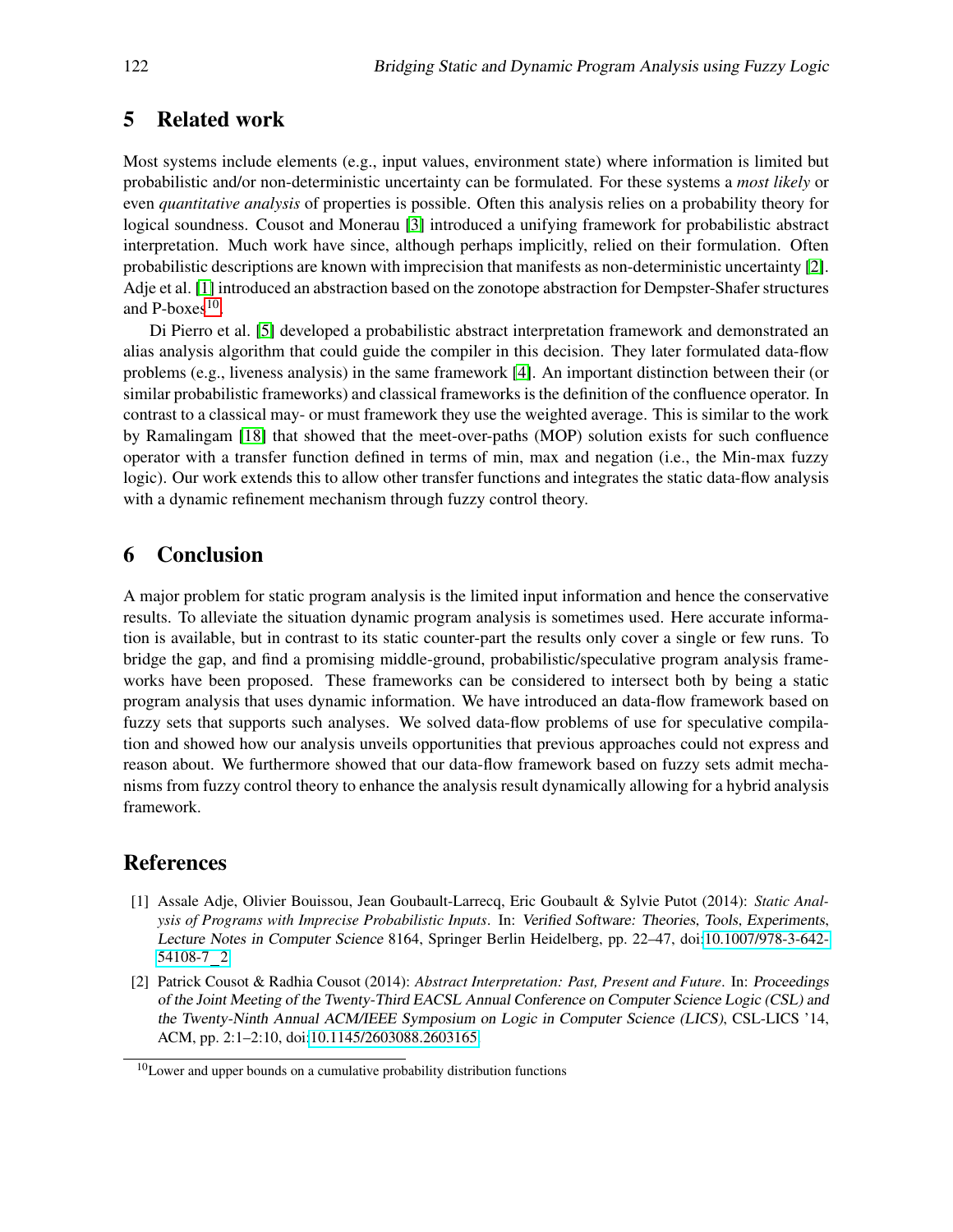- <span id="page-12-12"></span>[3] Patrick Cousot & Michaël Monerau (2012): *Probabilistic Abstract Interpretation*. In: 22nd European Symposium on Programming (ESOP 2012), Lecture Notes in Computer Science 7211, Springer-Verlag, pp. 166– 190, doi[:10.1007/978-3-642-28891-3](http://dx.doi.org/10.1007/978-3-642-28891-3_3) 3.
- <span id="page-12-14"></span>[4] Pierro A Di & H Wiklicky (2013): *Probabilistic data flow analysis: a linear equational approach*. In: Proceedings of the Fourth International Symposium on Games, Automata, Logics and Formal Verification, pp. 150–165, doi[:10.4204/EPTCS.119.14.](http://dx.doi.org/10.4204/EPTCS.119.14)
- <span id="page-12-13"></span>[5] Alessandra Di Pierro, Chris Hankin & Herbert Wiklicky (2007): *A Systematic Approach to Probabilistic Pointer Analysis*. In: Programming Languages and Systems, Lecture Notes in Computer Science 4807, Springer Berlin Heidelberg, pp. 335–350, doi[:10.1007/978-3-540-76637-7](http://dx.doi.org/10.1007/978-3-540-76637-7_23) 23.
- <span id="page-12-8"></span>[6] Karl-Heinz Drechsler & Manfred P. Stadel (1993): *A Variation of Knoop, Ruthing, and Steffen's Lazy Code ¨ Motion*. SIGPLAN Not. 28(5), pp. 29–38, doi[:10.1145/152819.152823.](http://dx.doi.org/10.1145/152819.152823)
- <span id="page-12-4"></span>[7] D. Dubois & H. Prade (1980): *Fuzzy sets and systems - Theory and applications*. Academic press, New York.
- <span id="page-12-3"></span>[8] D. Dubois, H.M. Prade & H. Prade (2000): *Fundamentals of Fuzzy Sets*. The Handbooks of Fuzzy Sets, Springer US, doi[:10.1007/978-1-4615-4429-6.](http://dx.doi.org/10.1007/978-1-4615-4429-6)
- <span id="page-12-5"></span>[9] Mai Gehrke, Carol Walker & Elbert Walker (1996): *Some comments on interval valued fuzzy sets*. International Journal of Intelligent Systems 11(10), pp. 751–759, doi[:10.1002/\(SICI\)1098-](http://dx.doi.org/10.1002/(SICI)1098-111X(199610)11:10<751::AID-INT3>3.0.CO;2-Y) [111X\(199610\)11:10¡751::AID-INT3¿3.0.CO;2-Y.](http://dx.doi.org/10.1002/(SICI)1098-111X(199610)11:10<751::AID-INT3>3.0.CO;2-Y)
- <span id="page-12-10"></span>[10] J.-S.R. Jang (1993): *ANFIS: adaptive-network-based fuzzy inference system*. Systems, Man and Cybernetics, IEEE Transactions on 23(3), pp. 665–685, doi[:10.1109/21.256541.](http://dx.doi.org/10.1109/21.256541)
- <span id="page-12-11"></span>[11] Jyh-Shing Roger Jang & Chuen-Tsai Sun (1997): *Neuro-fuzzy and Soft Computing: A Computational Approach to Learning and Machine Intelligence*. Prentice-Hall, Inc., Upper Saddle River, NJ, USA.
- <span id="page-12-7"></span>[12] Jens Knoop, Oliver Rüthing & Bernhard Steffen (1992): Lazy Code Motion. In: Proceedings of the ACM SIGPLAN 1992 Conference on Programming Language Design and Implementation, PLDI '92, ACM, pp. 224–234, doi[:10.1145/143095.143136.](http://dx.doi.org/10.1145/143095.143136)
- [13] S. Maleki, Yaoqing Gao, M.J. Garzaran, T. Wong & D.A. Padua (2011): *An Evaluation of Vectorizing Compilers*. In: Parallel Architectures and Compilation Techniques (PACT), 2011 International Conference on, pp. 372–382, doi[:10.1109/PACT.2011.68.](http://dx.doi.org/10.1109/PACT.2011.68)
- <span id="page-12-6"></span>[14] A. Mesiarov (2007): *k-lp-Lipschitz t-norms*. International Journal of Approximate Reasoning 46(3), pp. 596 – 604, doi[:10.1016/j.ijar.2007.02.002.](http://dx.doi.org/10.1016/j.ijar.2007.02.002) Special Section: Aggregation Operators.
- <span id="page-12-0"></span>[15] Markus Mock, Manuvir Das, Craig Chambers & Susan J. Eggers (2001): *Dynamic Points-to Sets: A Comparison with Static Analyses and Potential Applications in Program Understanding and Optimization*. In: Proceedings of the 2001 ACM SIGPLAN-SIGSOFT Workshop on Program Analysis for Software Tools and Engineering, PASTE '01, ACM, pp. 66–72, doi[:10.1145/379605.379671.](http://dx.doi.org/10.1145/379605.379671)
- <span id="page-12-9"></span>[16] Flemming Nielson, Hanne R. Nielson & Chris Hankin (1999): *Principles of Program Analysis*. Springer-Verlag New York, Inc., doi[:10.1007/978-3-662-03811-6.](http://dx.doi.org/10.1007/978-3-662-03811-6)
- <span id="page-12-2"></span>[17] P.M. Petersen & D.A. Padua (1996): *Static and dynamic evaluation of data dependence analysis techniques*. Parallel and Distributed Systems, IEEE Transactions on 7(11), pp. 1121–1132, doi[:10.1109/71.544354.](http://dx.doi.org/10.1109/71.544354)
- <span id="page-12-15"></span>[18] G. Ramalingam (1996): *Data Flow Frequency Analysis*. In: Proceedings of the ACM SIGPLAN 1996 Conference on Programming Language Design and Implementation, PLDI '96, ACM, pp. 267–277, doi[:10.1145/231379.231433.](http://dx.doi.org/10.1145/231379.231433)
- <span id="page-12-1"></span>[19] ConstantinoG. Ribeiro & Marcelo Cintra (2007): *Quantifying Uncertainty in Points-To Relations*. In: Languages and Compilers for Parallel Computing, Lecture Notes in Computer Science 4382, Springer Berlin Heidelberg, pp. 190–204, doi[:10.1007/978-3-540-72521-3](http://dx.doi.org/10.1007/978-3-540-72521-3_15) 15.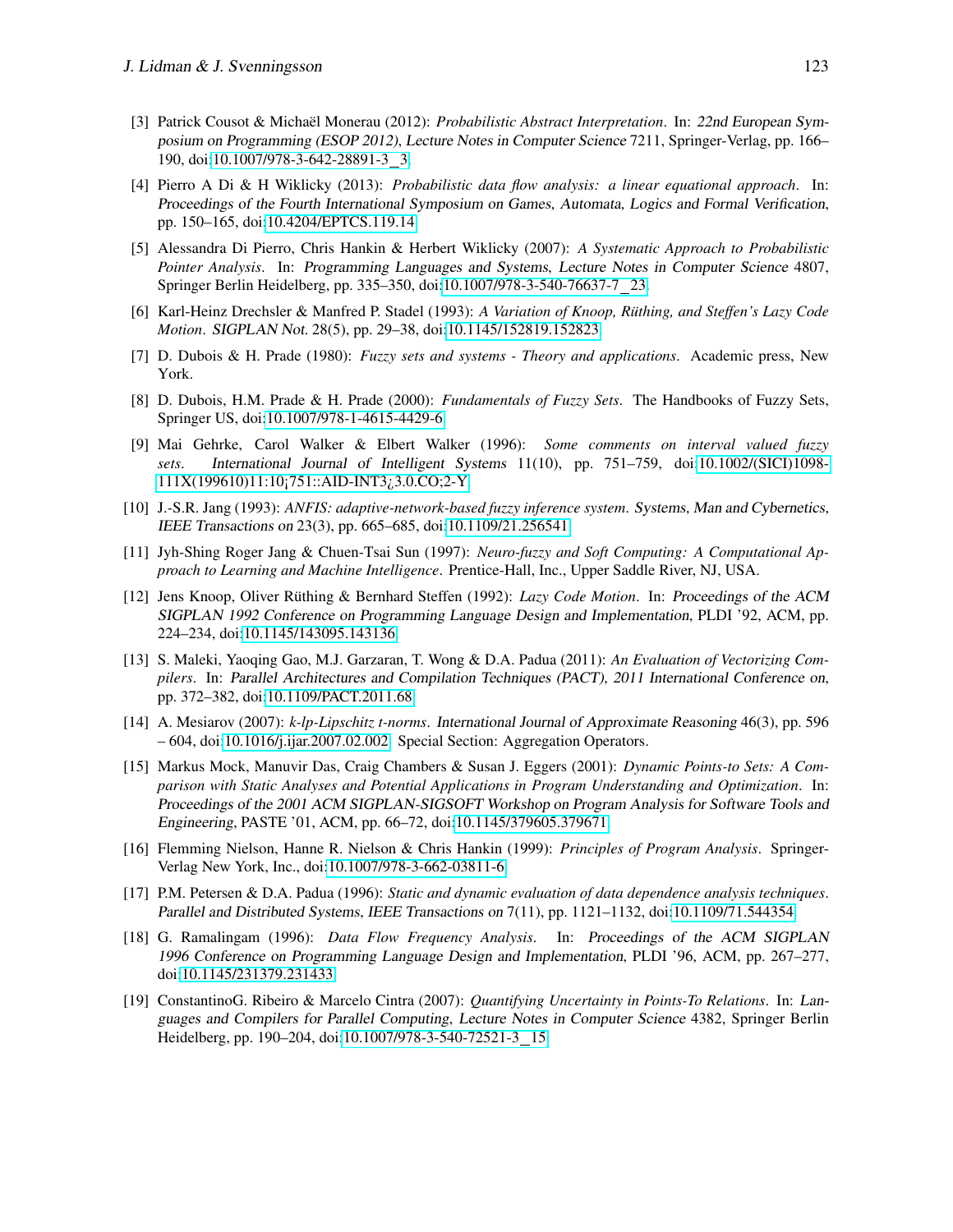# Appendix A: Omitted proofs

of Theorem [1.](#page-4-1) Let  $x, y, C, w_i \in [0, 1]$ , for some  $i \in \mathbb{N}$ ,  $f_i(\vec{x}) : [0, 1]_q^n \mapsto [0, 1]_q$  be 1-Lipschitz and  $g_i(\vec{x})$ :  $[0,1]^n_q \mapsto [0,1]_q$  *be K*<sup>*i*</sup>-*Lipschitz.* 

1. *Functions*  $x + y$ ,  $x - y$ ,  $xy$ ,  $\min(x, y)$  *and abs*(*x*) *are* 1*-Lipschitz. Constants are* 0*-Lipschitz* Let  $b \in [x, x+h]$  for some  $0 \le x \le x+h \le 1$ :

(a)  $g(x) = abs(x)$ :

$$
|g(x+h) - g(x)| = |abs(x+h) - abs(x)|
$$
  
\n
$$
= |x+h-x|
$$
  
\nBy definition  
\n
$$
x, h \in [0,1]
$$
  
\n
$$
\le 1|h|
$$

(b)  $g(x, y) = x + y$ :

$$
|g(x+h_1, y+h_2) - g(x,y)| = |((x+h_1) + (y+h_2)) - (x+y)|
$$
 By definition  
\n
$$
= |h_1 + h_2|
$$
  
\n
$$
\leq |h_1| + |h_2|
$$
Triangle inequality  
\n
$$
= 1|h|
$$
 Distributivity

<span id="page-13-0"></span>(c)  $g(x, y) = x - y$ :

$$
|g(x+h_1, y+h_2) - g(x,y)| = |((x+h_1) - (y+h_2)) - (x-y)|
$$
 By definition  
\n
$$
= |h_1 + (-1)h_2|
$$
  
\n
$$
\le |h_1| + |-1||h_2|
$$
Triangle inequality  
\n
$$
= 1|h|
$$
 Distributivity

<span id="page-13-2"></span>(d)  $g(x, y) = xy$ :

$$
|g(x+h_1, y+h_2) - g(x,y)| = |g(x+h_1, y') - g(x, y'-h_2)|
$$
 Substitution y' = y + h<sub>2</sub>  
\n= |(x+h\_1)y' - x(y'-h\_2)|  
\n= |h\_1y' + xh\_2|  
\n\le |h\_1 + h\_2|  
\n= 1|h|

<span id="page-13-1"></span>(e)  $g(x, y) = min(x, y)$ :

$$
|g(x+h_1, y+h_2) - g(x, y)| = |\min(x+h_1, y+h_2) - \min(x, y)|
$$
 By definition  
\n
$$
= \left| \frac{x+h_1 + y+h_2}{2} - \frac{|x+h_1 - y - h_2|}{2} \right| - \frac{y}{2}
$$
  
\n
$$
\left| \frac{x+y}{2} - \frac{|x-y|}{2} \right|
$$
  
\n
$$
\leq \left| \frac{h_1 + h_2}{2} - \frac{|x| + |-1||y| + |h_1 - h_2|}{2} + \frac{|x| + |-1||y|}{2} \right|
$$
  
\n
$$
= \left| \frac{h_1 + h_2}{2} - \frac{|h_1 - h_2|}{2} \right|
$$
  
\n
$$
= |\min(h_1, h_2)|
$$
  
\n
$$
\leq |h_1 + h_2|
$$
  
\n
$$
= 1|h|
$$
Triangle inequality

$$
min(x,y) = \frac{x+y}{2} - \frac{|x-y|}{2}
$$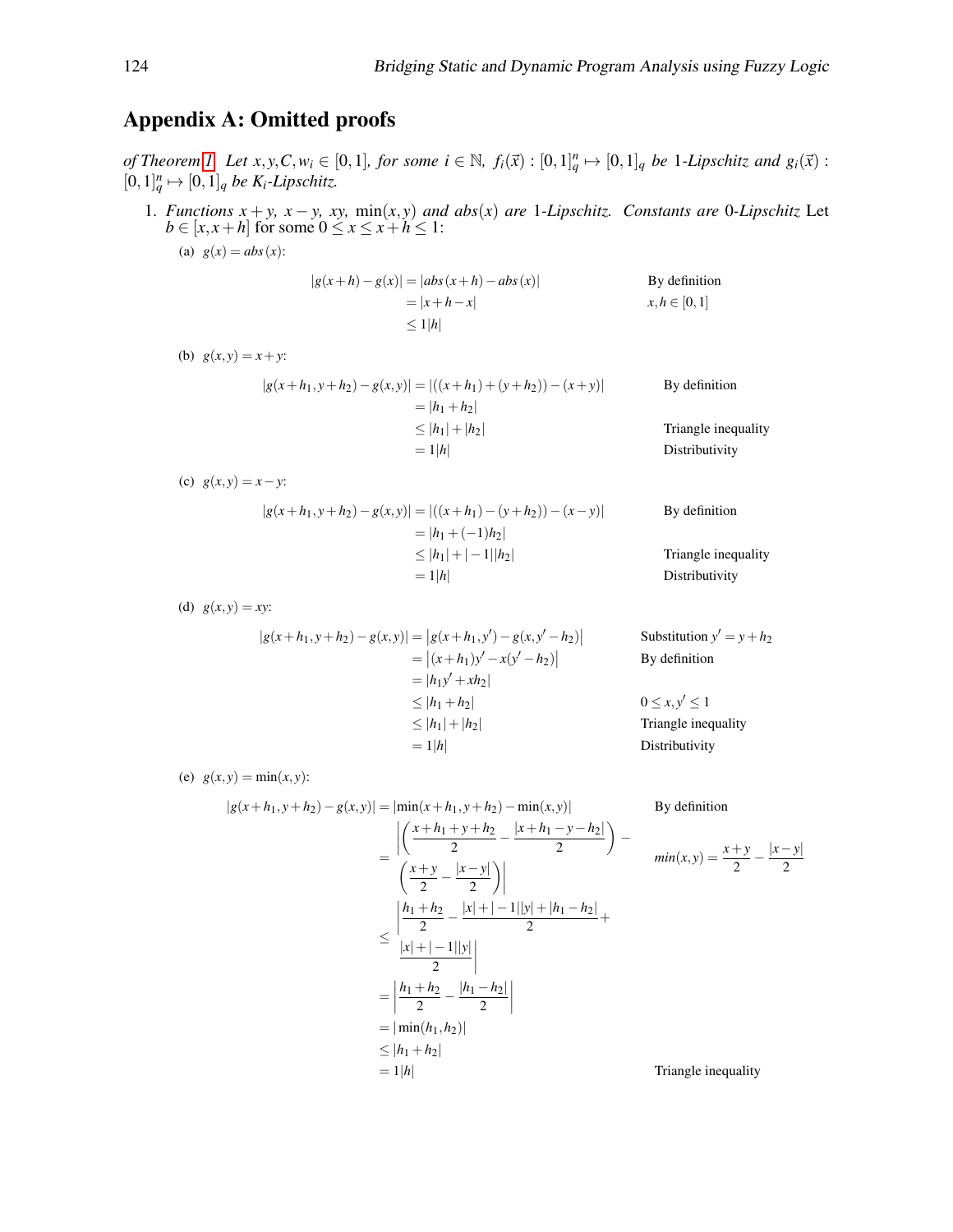(f)  $g(x, y) = C$ 

$$
|g(x+h) - g(x)| = |C - C| = 0 \le 0|h|
$$

2. If  $\sum_{i=0}^{N-1} w_i = 1$  then  $\sum_{i=0}^{N-1} w_i f_i(\vec{x})$  is 1-Lipschitz

$$
\begin{aligned}\n\left| g(\vec{x} + \vec{h}) - g(\vec{x}) \right| &= \left| \sum_{i=0}^{N-1} w_i f(x + h) - \sum_{i=0}^{N-1} w_i f(\vec{x}) \right| \quad \text{By definition} \\
&= \left| \sum_{i=0}^{N-1} w_i \left( f(x + h) - f(\vec{x}) \right) \right| \quad \text{Associativity and commutativity} \\
&\le \left( \sum_{i=0}^{N-1} w_i K_i \right) |h| \quad \text{Triangle inequality, distributivity} \\
&= 1|h| \quad K_i = 1 \text{ and } \sum_i w_i = 1\n\end{aligned}
$$

<span id="page-14-0"></span>3. *The composition*  $g_a \circ g_b$  *is K<sub>a</sub>K<sub>b</sub>*-*Lipschitz*  $g(\vec{x}) = f_a(\vec{x}) \circ f_a(\vec{x})$ :

$$
|g(x+h) - g(x)| = |f_a(f_b(x+h)) - f_a(f_b(\vec{x}))|
$$
 By definition  
\n
$$
\leq K_a |f_b(x+h) - f_b(\vec{x})|
$$
Definition 5  
\n
$$
\leq K_a K_b |h|
$$
Definition 5

- 4. *Formulas defined in a Frank family Fuzzy logic are* 1*-Lipschitz.* This follows from structural induction on the height of parse tree of the predicate  $P(x)$ . By De Morgan's laws it is enough to show the induction step for  $\vee$  and  $\neg$ .
	- Base case:
		- *v*: *g*(*x*) = *x*: |*g*(*x*+*h*)−*g*(*x*)| = |*x*+*h*−*x*| ≤ 1|*h*|.
		- $\overline{\phantom{a}}$   $\overline{\phantom{a}}$  or  $\perp$ : *g*(*x*) = *C*: 1-Lipschitz by [3.](#page-14-0)
	- Induction step:

 $\phi = \neg \phi \equiv 1 - \phi$ : 1-Lipschitz from the base case for constants ( $\top$  and  $\bot$ ) and cases [1c](#page-13-0) and [3](#page-14-0) and assumption that  $\phi$  is 1-Lipschitz.

$$
-\phi_1 \vee \phi_2
$$
: 
$$
\begin{cases}\n\min(x, y) & 1-\text{Lipschitz from Theorem 1 case 1e} \\
xy & 1-\text{Lipschitz from Theorem 1 case 1d} \\
\max(x+y-1, 0) & \text{Equal to } 1-\min(2-x-y, 1) \text{ using De Morgans law.} \\
\text{This expression is 1-Lipschitz from Theorem 1 case 1c, 1e and 3}\n\end{cases}
$$

5. *If*  $F: \mathbb{I}_q^n \to \mathbb{I}_q$  satisfy  $\forall x \in \mathbb{I}_q^n : y \in x \Rightarrow f(y) \in F(x)$  then F is 1-Lipschitz

 $F: \mathbb{I}_q^n \to \mathbb{I}_q$  can be decomposed into two functions  $F_l: \mathbb{I}_q^n \to [0,1]_q$  and  $F_u: \mathbb{I}_q^n \to [0,1]_q$  such that  $\forall i$ :  $F(i) = [F_i(i), F_u(i)]$ , i.e.,  $F_i(i)$  gives the infimum of  $f(i)$  and  $F_u(i)$  gives the supremum of i. We show that both  $F_l$  and  $F_u$  are 1-Lipschitz continuous:

•  $F_l(I) = \inf_{i \in I} f(i)$ : Assume  $I = [l, u]$ , since *I* is finite we can rewrite the operation as pairwise applications of min, i.e.,  $min(f(l), min(f(l+\frac{1}{2^l}))$  $\frac{1}{2^q}$ ), min $(f(l+\frac{2}{2^2}))$  $(\frac{2}{2^2}), \ldots$ )). As per above case [1e](#page-13-1) min is 1-Lipschitz. Similarly the composition of two 1-Lipschitz functions is also 1-Lipschitz, or in extension, a finite number of compositions.

and  $w_i \geq 0$